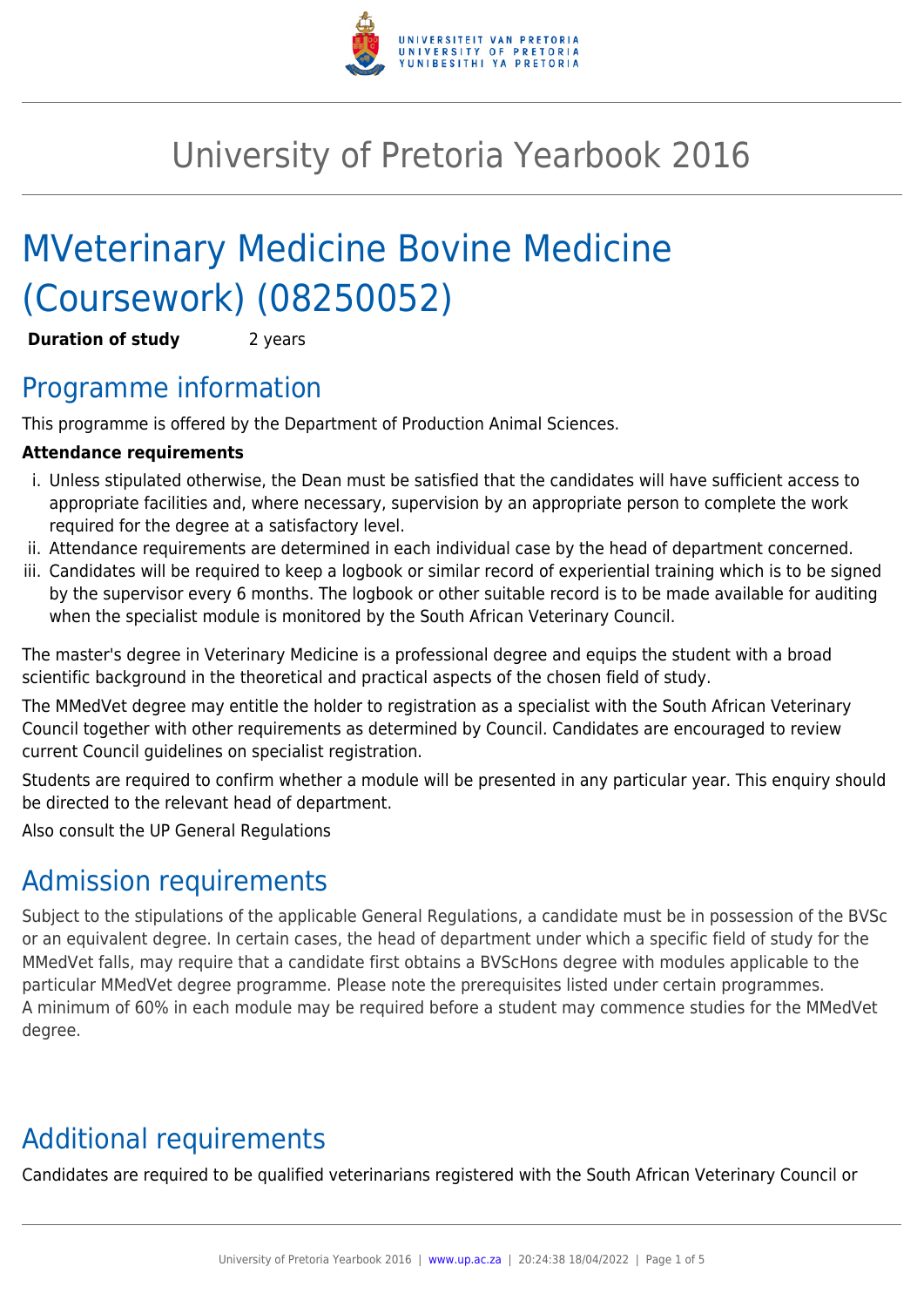

authorized by the South African Veterinary Council and to work in the field of specialization under supervision of an approved supervisor for the required duration at a facility approved for this purpose.

The number of students that can be admitted to the MMedVet degree programme annually depends on the training capacity of a department, the number of specialists appointed and the number of available posts.

#### Other programme-specific information

Any appropriate elective module(s) of at least 14 credits as approved by the HOD.

# Examinations and pass requirements

Also consult the applicable General Regulations.

- i. The examination(s) in the specialist field of study may only be taken from the end of the second year of study onwards.
- ii. The nature and duration of the specialist module's examination(s), which will test fully the theoretical knowledge as well as the practical skills of the student, is determined by the head of department in which the chosen field of study is offered.
- iii. A minimum examination mark of 50% is required in each of the theoretical and practical and oral sections of the specialist module.
- iv. Students who intend applying for membership of a specialist college abroad later on, should bear in mind that many of these colleges require a final mark of at least 60% for admission.

## Research information

#### **Mini-dissertation**

Also consult the General Regulations.

- i. A student must submit a mini-dissertation, which deals with the particular field of specialization.
- ii. A mini-dissertation is based on a research project or related research projects (which need not be original), planned and written down by the student within the theme of the chosen specialization. (Assistance with statistical processing, applied specialised procedures, etc. is allowed, but must be acknowledged.) The student may use appropriate research done previously, to add to the writing of the mini-dissertation.

Earlier, related publications by the student may be bound with the mini-dissertation, but may not substitute the complete text of the mini-dissertation. Publications that are submitted, must be rounded off by means of an extensive introduction, materials, and information concerning methods and a discussion of the results. The mini-dissertation will be evaluated by an external examiner, who may not necessarily attend the final examination.

iii. The average of the separate marks awarded by all the examiners, constitutes the final mark for the minidissertation. The minimum pass mark is 50%. A student who has failed may be permitted by the Dean, on the recommendation of the head of department concerned, to submit an amended mini-dissertation for final adjudication.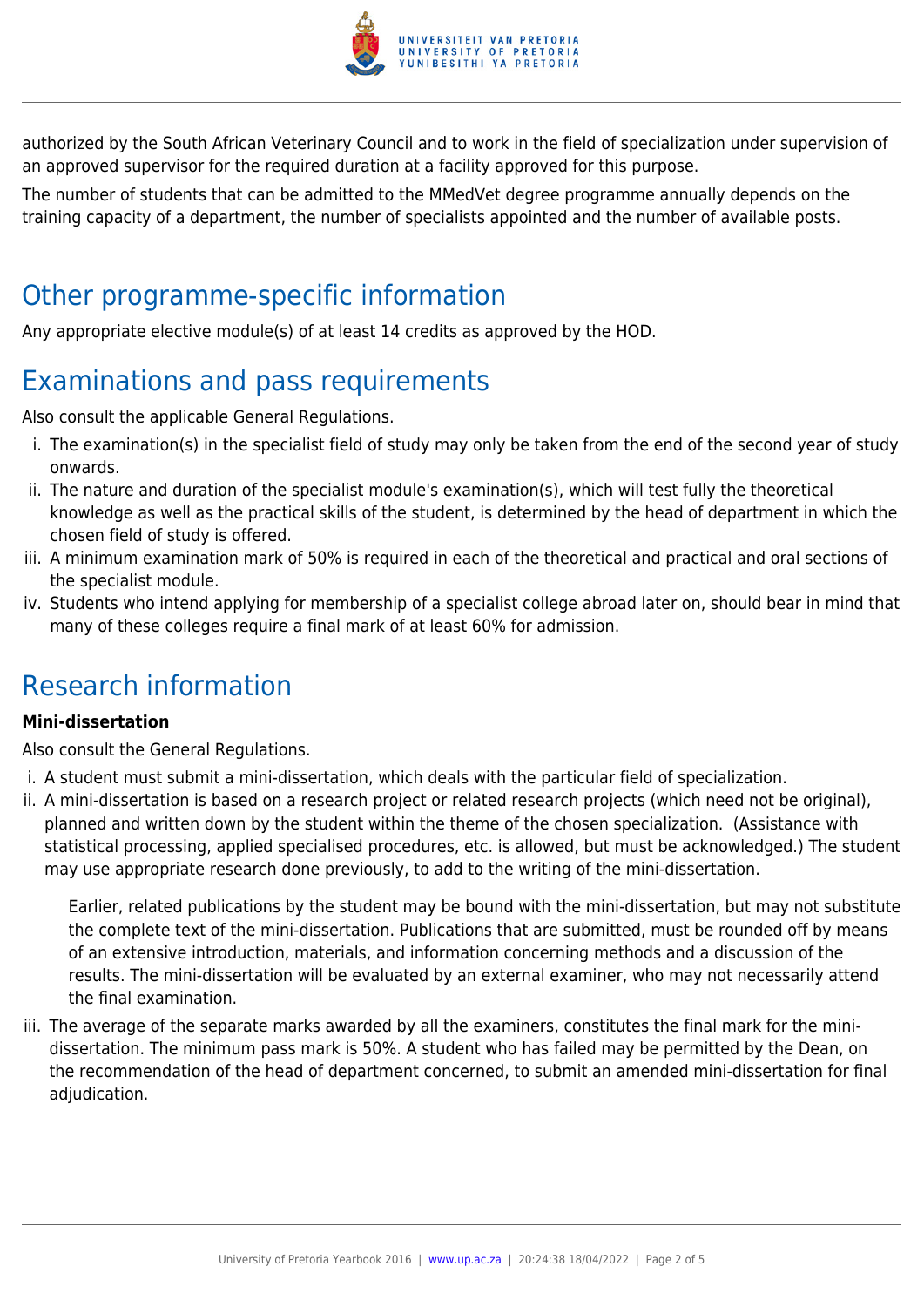

## Pass with distinction

In order to obtain the degree with distinction, a minimum final mark of 75% is required for the field of specialization and the mini-dissertation.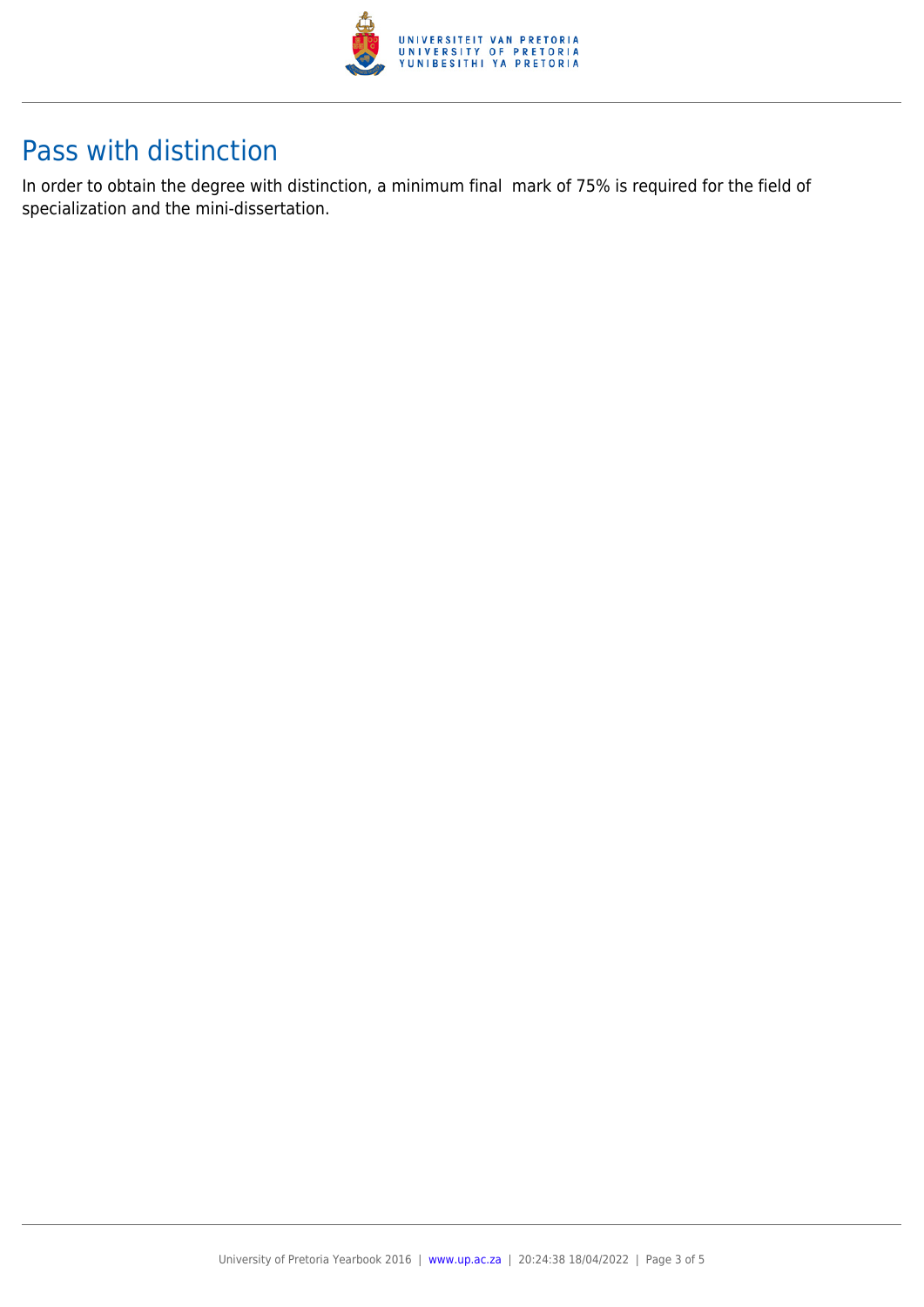

### Curriculum: Year 1

#### **Minimum credits: 553**

#### **Core modules**

[Mini-dissertation: Cattle herd health 890](https://www.up.ac.za/mechanical-and-aeronautical-engineering/yearbooks/2016/modules/view/BKG 890) (BKG 890) - Credits: 90.00 [Clinical pharmacology 877](https://www.up.ac.za/mechanical-and-aeronautical-engineering/yearbooks/2016/modules/view/FAK 877) (FAK 877) - Credits: 30.00 [Basic veterinary epidemiology 851](https://www.up.ac.za/mechanical-and-aeronautical-engineering/yearbooks/2016/modules/view/EPL 851) (EPL 851) - Credits: 10.00 [Bovine health and production 800](https://www.up.ac.za/mechanical-and-aeronautical-engineering/yearbooks/2016/modules/view/BHP 800) (BHP 800) - Credits: 400.00 [Research methodology 812](https://www.up.ac.za/mechanical-and-aeronautical-engineering/yearbooks/2016/modules/view/VRM 812) (VRM 812) - Credits: 9.00

#### **Elective modules**

[Pathology: Wildlife 806](https://www.up.ac.za/mechanical-and-aeronautical-engineering/yearbooks/2016/modules/view/PAT 806) (PAT 806) - Credits: 28.00 [Necropsy technique and interpretation 807](https://www.up.ac.za/mechanical-and-aeronautical-engineering/yearbooks/2016/modules/view/PAT 807) (PAT 807) - Credits: 28.00 [Ophthalmological pathology 808](https://www.up.ac.za/mechanical-and-aeronautical-engineering/yearbooks/2016/modules/view/PAT 808) (PAT 808) - Credits: 20.00 [Selected infectious diseases: Pigs 815](https://www.up.ac.za/mechanical-and-aeronautical-engineering/yearbooks/2016/modules/view/SID 815) (SID 815) - Credits: 15.00 [Veterinary industrial pharmacology 800](https://www.up.ac.za/mechanical-and-aeronautical-engineering/yearbooks/2016/modules/view/VIP 800) (VIP 800) - Credits: 50.00 [Veterinary public health: Meat hygiene 881](https://www.up.ac.za/mechanical-and-aeronautical-engineering/yearbooks/2016/modules/view/VPH 881) (VPH 881) - Credits: 40.00 [Veterinary public health: Poultry food hygiene 882](https://www.up.ac.za/mechanical-and-aeronautical-engineering/yearbooks/2016/modules/view/VPH 882) (VPH 882) - Credits: 40.00 [Veterinary public health: Veterinary milk hygiene 883](https://www.up.ac.za/mechanical-and-aeronautical-engineering/yearbooks/2016/modules/view/VPH 883) (VPH 883) - Credits: 40.00 [Veterinary public health: Environmental health and biosecurity 884](https://www.up.ac.za/mechanical-and-aeronautical-engineering/yearbooks/2016/modules/view/VPH 884) (VPH 884) - Credits: 40.00 [Advanced fundamentals of pharmacology 876](https://www.up.ac.za/mechanical-and-aeronautical-engineering/yearbooks/2016/modules/view/FAK 876) (FAK 876) - Credits: 30.00 [Clinical pharmacology 877](https://www.up.ac.za/mechanical-and-aeronautical-engineering/yearbooks/2016/modules/view/FAK 877) (FAK 877) - Credits: 30.00 [Basic veterinary epidemiology 851](https://www.up.ac.za/mechanical-and-aeronautical-engineering/yearbooks/2016/modules/view/EPL 851) (EPL 851) - Credits: 10.00 [Biostatistics in veterinary science 852](https://www.up.ac.za/mechanical-and-aeronautical-engineering/yearbooks/2016/modules/view/EPL 852) (EPL 852) - Credits: 20.00 [Analytical veterinary epidemiology 853](https://www.up.ac.za/mechanical-and-aeronautical-engineering/yearbooks/2016/modules/view/EPL 853) (EPL 853) - Credits: 20.00 [Animal health information management 855](https://www.up.ac.za/mechanical-and-aeronautical-engineering/yearbooks/2016/modules/view/EPL 855) (EPL 855) - Credits: 5.00 [Scientific reasoning in veterinary epidemiology 856](https://www.up.ac.za/mechanical-and-aeronautical-engineering/yearbooks/2016/modules/view/EPL 856) (EPL 856) - Credits: 5.00 [Reproductive physiology 801](https://www.up.ac.za/mechanical-and-aeronautical-engineering/yearbooks/2016/modules/view/GSK 801) (GSK 801) - Credits: 20.00 [Assisted reproduction 802](https://www.up.ac.za/mechanical-and-aeronautical-engineering/yearbooks/2016/modules/view/GSK 802) (GSK 802) - Credits: 30.00 [Female infertility 803](https://www.up.ac.za/mechanical-and-aeronautical-engineering/yearbooks/2016/modules/view/GSK 803) (GSK 803) - Credits: 20.00 [Male breeding soundness and andrology 804](https://www.up.ac.za/mechanical-and-aeronautical-engineering/yearbooks/2016/modules/view/GSK 804) (GSK 804) - Credits: 20.00 [Reproduction: Capita selecta 805](https://www.up.ac.za/mechanical-and-aeronautical-engineering/yearbooks/2016/modules/view/GSK 805) (GSK 805) - Credits: 20.00 [Small stock health 801](https://www.up.ac.za/mechanical-and-aeronautical-engineering/yearbooks/2016/modules/view/SSH 801) (SSH 801) - Credits: 40.00 [Ruminant health 801](https://www.up.ac.za/mechanical-and-aeronautical-engineering/yearbooks/2016/modules/view/RUM 801) (RUM 801) - Credits: 40.00 [Bovine herd health 801](https://www.up.ac.za/mechanical-and-aeronautical-engineering/yearbooks/2016/modules/view/BHH 801) (BHH 801) - Credits: 40.00 [Poultry health and production 871](https://www.up.ac.za/mechanical-and-aeronautical-engineering/yearbooks/2016/modules/view/PHP 871) (PHP 871) - Credits: 32.00 [Veterinary toxicology: Organ/systems toxicology 801](https://www.up.ac.za/mechanical-and-aeronautical-engineering/yearbooks/2016/modules/view/TOK 801) (TOK 801) - Credits: 30.00 [Mechanisms of disease 871](https://www.up.ac.za/mechanical-and-aeronautical-engineering/yearbooks/2016/modules/view/PAT 871) (PAT 871) - Credits: 20.00 [Histology 800](https://www.up.ac.za/mechanical-and-aeronautical-engineering/yearbooks/2016/modules/view/HIS 800) (HIS 800) - Credits: 20.00